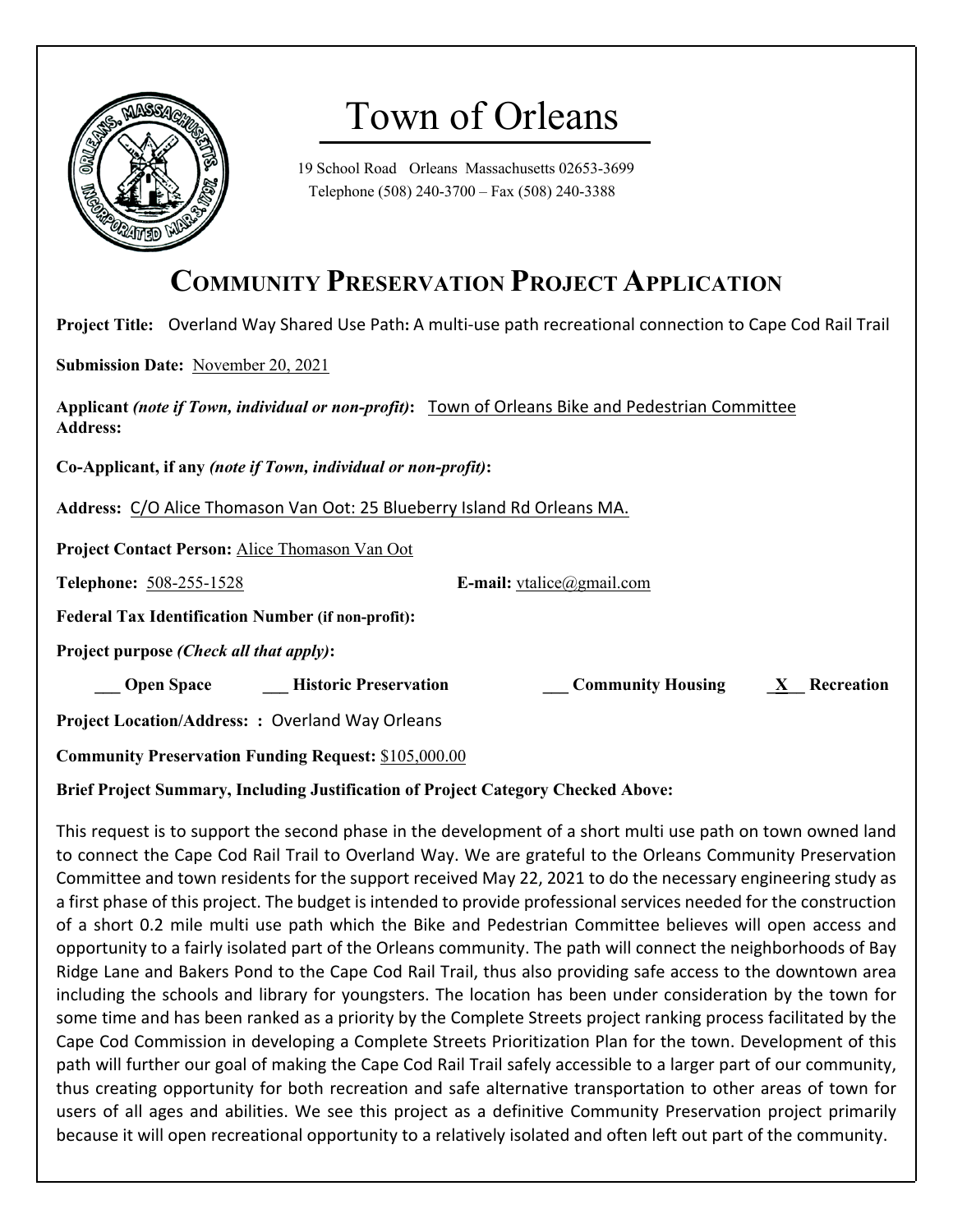#### **Please attach the following information with all applications:**

#### • **Detailed Narrative:**

The Orleans Bike and Pedestrian Committee was formed "to preserve, promote and enhance the safety of cyclists and pedestrians in Town" so that all members of the community could safely enjoy biking and walking for recreation, health and transportation. The Committee has been instrumental in educating the community to and promoting the practices of *Complete Streets* to meet this goal and successfully shepherded the adoption by the Select Board in January 2020 of a Complete Streets policy for Orleans (Appendix C). The Goals of the Complete Streets initiative include: access, public health, equity, safety, and environment. We believe the project for which we request financial support will expand recreational opportunities for the residents of an area of town that is geographically isolated because it is essentially bisected by RT 6A. The Overland Way path will open up the Rail Trail to the residents of Bay Ridge Lane, Oak Ridge Lane, Bakers Pond Rd, Opa's Way, Long View Drive and others thus providing recreational opportunity and access. (See Town of Orleans: Trails and Walkways map):

### https://www.town.orleans.ma.us/sites/g/files/vyhlif3631/f/file/file/trails-walkways.pdf)

This project was identified through a Complete Streets Prioritization Plan development process that was open to the community. We used that community input and alignment with Community Preservation goals when identifying this project for a CPC application. Although participation in the MassDot Complete Streets program will enable the town to seek up to \$400,000 for project development, the town plans to reserve this funding stream to implement priority projects such as sidewalks, safety lighting etc. *that don't meet the stated goals of the CPC.*

Bike and Pedestrian Committee members are committed to the goals of the Orleans Comprehensive Plan and the Orleans Community Preservation Plan's goal *"to provide, improve, and where needed, expand opportunities, programs, and facilities for passive and active recreation during all seasons to support the needs of residents and visitors of all ages"*. This project will create a path for biking and walking and expand recreation opportunities for residents of the surrounding community by providing access to town facilities at the schools, the beaches and in town.

• **A complete and detailed description of the project including goals and objectives, consistency with Community Preservation Act goals, compatibility with the Orleans Community Preservation Plan and the Orleans Comprehensive Long Range Plan, and relevance to the community and its needs.**

We are confident that the goals and objectives of this proposal meet or exceed the stated goals of the following Orleans plans as well as goals of the Select Board and the mission of the town. The multi-use path, as proposed, is designed to increase recreational access to Orleans residents who live on the west side of town.

Attached as Appendix A is a copy of the Conceptual Construction Cost Estimate and as Appendix B the Construction Plan prepared by Vhb Civil Engineers, with whom the town works on DPW projects. Attached as Appendix C is a map of the area to be developed. Goals of this project are consistent with goals of documented town plans:

#### **Orleans Comprehensive Plan:**

• Vision Statement is that by 2020: *"Orleans will be a family vacation destination with ready access to its open spaces, recreational facilities, and beaches."*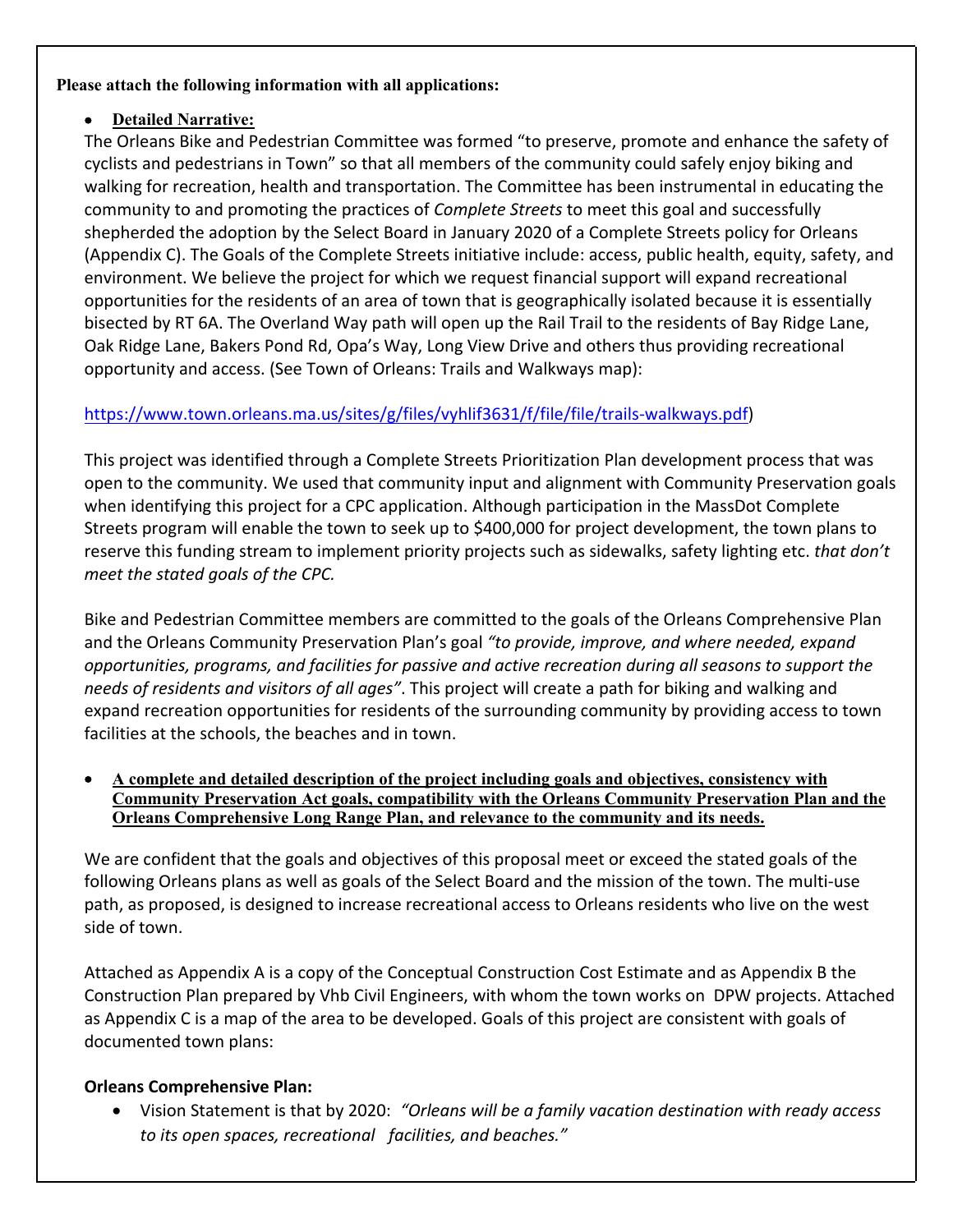- A transportation goal is: *"To establish and maintain a multi-modal transportation system for present and future year- round and seasonal needs. This system should be safe, convenient, accessible, effective, economical".*
- Policies to meet this transportation goal include the following: *"Transportation and circulation improvements should be consistent with the town character and accomplish the visibility and access of local merchants and encourage pedestrian and bicycle activity and give clear directions".*

#### **Orleans Community Preservation Plan:**

*"The Community Preservation Act defines Recreational use as active or passive recreational use including, but not limited to, the use of land for community gardens, trails, and non-commercial youth and adult sports, and the use of land as a park, playground or athletic field".* 

#### **Conservation, Recreation and Open Space (CROS) Plan**:

The 2016 update of the Town's "Conservation, Recreation and Open Space (CROS) Plan identified a list of recreational needs, one of which was bike trails.

• **Action Plan and Timeline:** Note the estimated dates for project commencement and completion and list (with an explanation) all action and steps that will be required for project completion, including any legal requirements or any impediments to implementation.

The project, as described will be facilitated by the Bike and Pedestrian Committee and implemented by the Orleans Department of Public Works. The project will go out to bid as soon as funds have been approved at the Annual Town Meeting 2022. We hope to have the project completed by the end November 2022.

• **Financial Data:** Provide financial information for the project including total cost, additional revenue sources (public, private, in-kind, volunteer time and services), basis for the fiscal estimates and any other fiscal details currently available. Applicants are encouraged to submit more than one quotation from potential contractors.

We are requesting \$105,000.00 to cover the Vhb stated costs (see Appendix B) and potential contingencies as advised by the Orleans Director of DPW including estimated construction inspection costs (\$30k).

### **GUIDELINES FOR PROJECT SUBMISSION**

Please submit **one paper copy** of the application materials to the Community Preservation Committee, c/o Town Administrator, Town of Orleans, 19 School Road, Orleans, MA 02653 by Nov. 22, 2021. **Applicants must also email complete applications in PDF** to Jennifer Fountain, Administrative Assistant, at genuinejenfountain@gmail.com. A single PDF file which appends materials described in item 3 to the application form is preferred.

- 1. Applications must be received by Monday, November 22 to be considered for recommendation at the Annual Town Meeting.
- 2. Funds will be available on July  $1<sup>st</sup>$  following the Annual Town Meeting.
- 3. Applicants may include any maps, diagrams, and/or photographs pertaining to the project. Letters of Support for the project from community organizations or other sources may also be submitted.